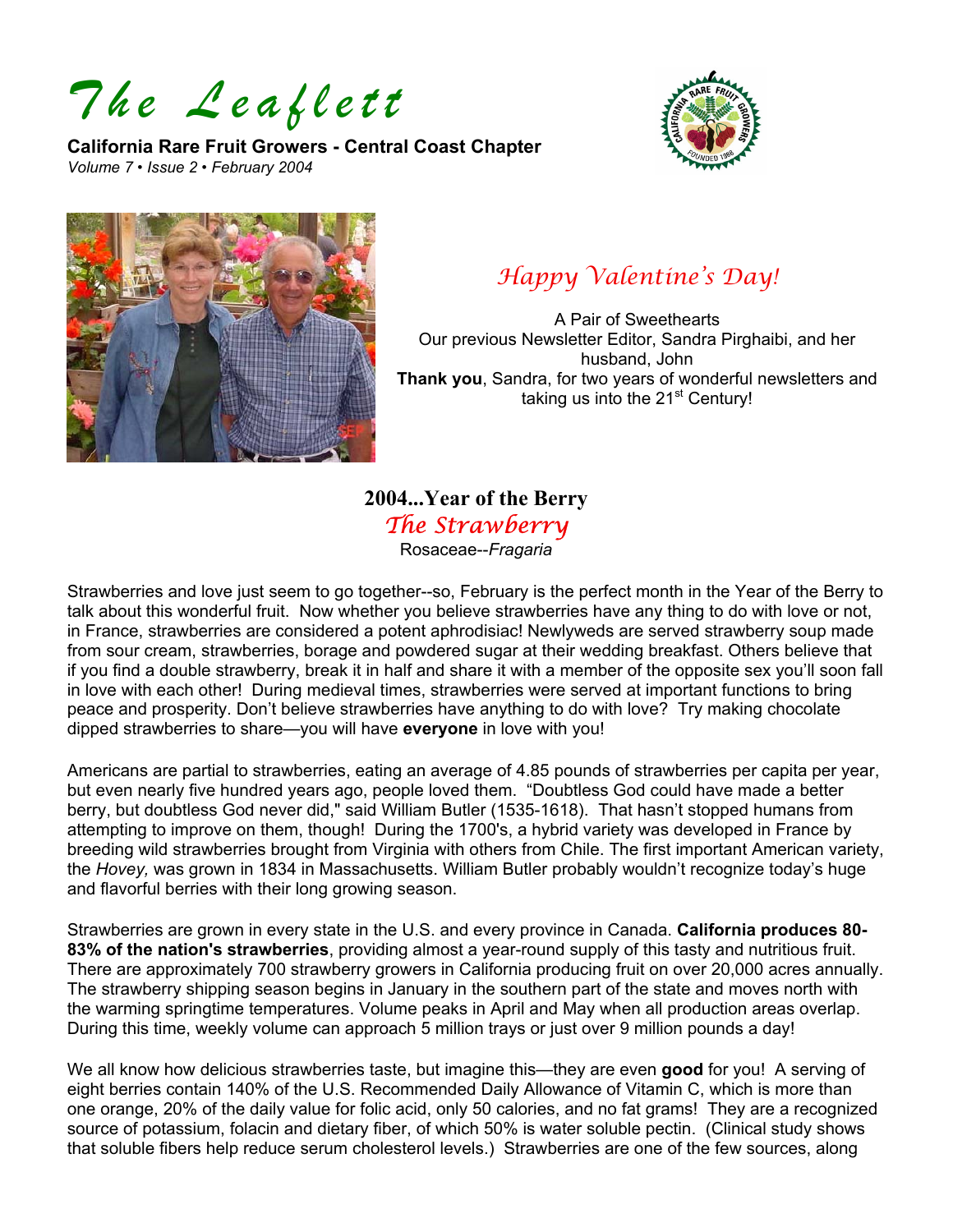with grapes and cherries, of *ellagic acid*, a compound which has been shown to prevent carcinogens from turning healthy cells into cancerous ones. It just doesn't get any better than that!

Strawberries should be eaten as soon as possible after picking. Do not wash them until you are ready to consume them. If you must store strawberries, place them on a paper towel in a tightly-covered container in the refrigerator for no more than 2 to 3 days. To freeze them, wash and hull, sprinkle with 1/3 cup sugar, and toss gently with your hands. Place in freezer containers or zip-top bags. Use within 1 year.

Yes, we live in the heart of strawberry growing country! They aren't "rare" fruit around here, but that doesn't make them any less desirable to grow in the home garden. However, I'm not going to attempt giving you an in-depth article on growing strawberries—there are plenty of sources for that. If you are interested in learning more about this wonderful fruit that carries its seeds on the outside, visit the California Strawberry Commission website at [www.calstrawberry.com](http://www.calstrawberry.com/)

At the December and January chapter meetings **Doug Allen** brought some wonderful heavy-duty black plastic strawberry planters to show us. He convinced the manufacturers of the planters to give CRFG members a deal—6 planters for \$45! If you are interested in this great way to grow your own strawberry garden, contact Doug at [dallen@calpoly.edu](mailto:dallen@calpoly.edu)

#### **Easy Chocolate Dipped Strawberries**

2 dozen long-stemmed strawberries

8 ounces chocolate chips (white, dark, bittersweet or semisweet)

Wash and completely dry the strawberries. Leave stems on. Melt the chocolate in a glass bowl on medium or high power in a microwave, stopping to stir every 30 seconds, until the chocolate is smooth--about 2-3 minutes. (Stirring is important so that you don't overheat the chocolate.) Hold the strawberries by their stems and dip into the chocolate and let excess chocolate run off. Place on waxed paper to harden and then enjoy! These treats can be refrigerated for a day, but they probably won't last that long!

## **Golden Berry Update**

**Jenny Weaver**, one of our board members, said she really enjoyed the article on Golden Berry or Cape gooseberry in the January newsletter. She mentioned that she had lots of them in her garden and I asked her how she used them. In an e-mail she said, "I usually just munch on the Cape gooseberries while I'm gardening. They ripen year round in Arroyo Grande. My mom loves them in salads. I made a cheesecake once with a Cape gooseberry topping and entered it in the KCBX cheesecake contest and won 3rd prize in the fruit entries!

**Art Hengzen** sells Cape gooseberry plants at the Farmers' Markets. I've never bought any seeds. I got one plant from Art and it spread all over my yard. I take the ripe ones and squirt them into bare areas of my yard and then before you know it, I've got new plants!"

So now, we even know where to buy plants if we don't want to wait for seeds to sprout. Talk to Art at one of our meetings!

#### **Weeding Wisdom**

A bit of advice from **Marv Daniels**: "When weeding, the best way to make sure you are removing a weed and not a valuable plant is to pull on it. If it comes out of the ground easily, it is a valuable plant."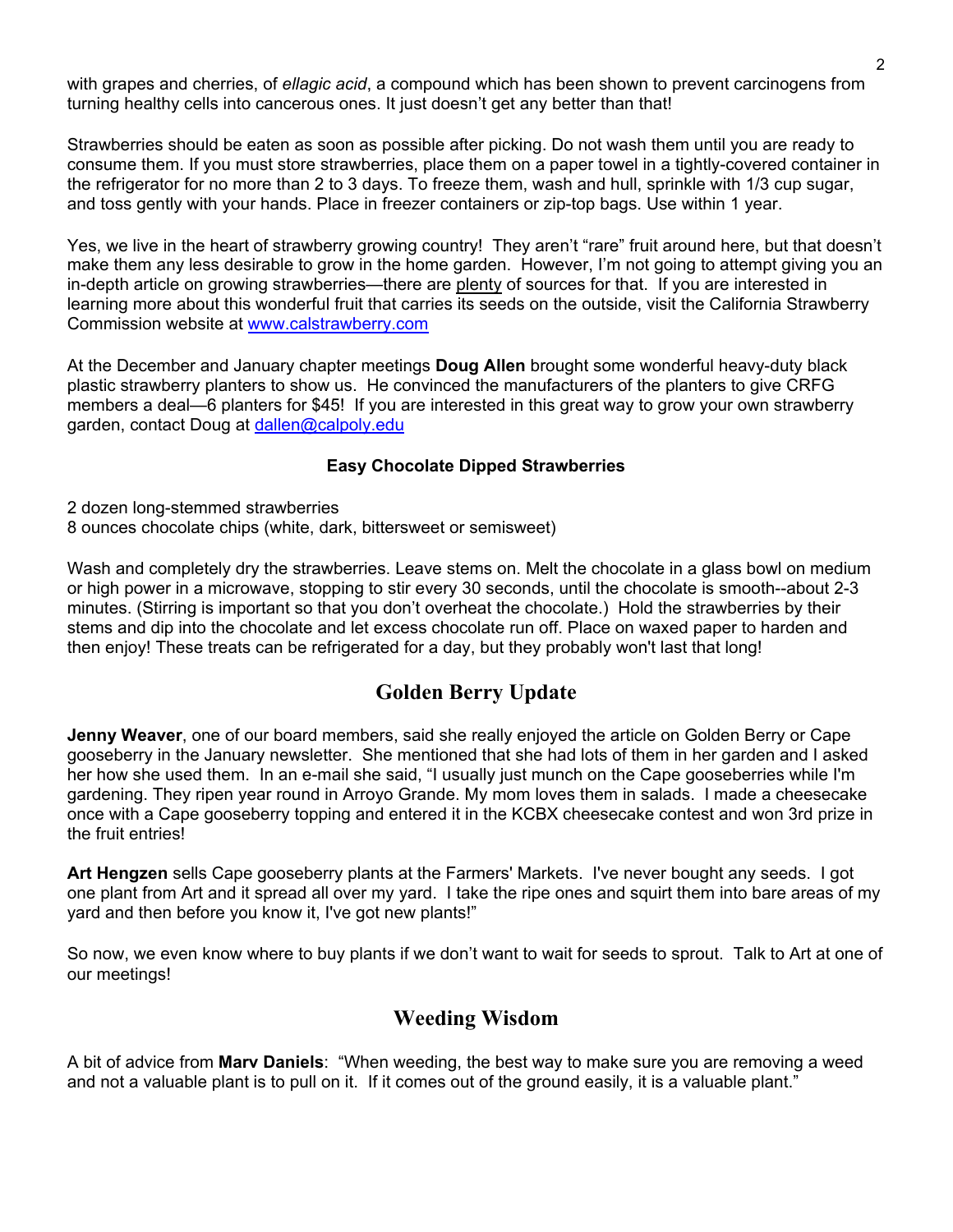#### **Recent Happenings**

*January Meeting—Cal Poly Crops Unit Classroom and CRFG Orchard—Pruning Meeting and Elections—*Wow, what a **full** meeting in every way! The weather was absolutely perfect, too. Most of the 130 plus members and guests who attended this event arrived at least ½ hour before the scheduled meeting time of 1:30 P.M. in order to purchase beautiful plants at excellent prices from Cal Poly students and their advisor, Dr. McNeil.

 Co-chair, **Art DeKleine** got the meeting underway by announcing the election of new officers and board members. The ballot was handed out, but after a brief discussion, it was moved, seconded, and passed to accept the slate of nominees as printed. Now, that was an easy election—no worry about dangling chads! So, the results for 2004 are as follows: **Co-chairs**, Art DeKleine & Roger Eberhardt; **Program Chair**, Joe Sabol; **Secretary**, Robin Underwood; **Treasurer**, Dick Pottratz; **Web Master**, Art DeKleine; **Raffle Director**, Doug Allen; **Historian**, Arlene Vogel; **Photographer**, Paul Moyer; **Librarian**, Marie Moyer; **Refreshment Coordinators**, Jaleah Brynn and Chuck & Susan Atlee; **Friendship Chair**, Doris Hengzen; **Newsletter Editor**, Lennette Horton; **Community Orchard Coordinators**, Joe Sabol, Pet & Marvin Daniels, and Laura Lopez **Board of Directors**: Art DeKleine & Roger Eberhardt, **Co-Chairs**; Ronda Underwood, **Secretary**; Dick Pottratz, **Treasurer**; Bill Furtick, Robert Scott, Chuck Atlee, Jenny Weaver, Joe Sabol, Carol Scott, Lark Carter, Laura Lopez, Art Hengzen, Anne Furtick, Pet Daniels, and Marvin Daniels.

**Joe Sabol** gave a brief address about the benefits of joining the CRFG State Organization with the fabulous one-time offer for new members joining in January of two years for the price of one—only \$30. He also reminded everyone that the February meeting would be held exactly where the January meeting was being held (at least we all **think** that is what he said!) and that it would be our annual scion exchange meeting. He reminded us not to bring patented materials for the exchange.

A few other items of business were discussed and then it was time for our much anticipated pruning lesson. Art introduced **Tom Spellman** of the **Dave Wilson Nursery** as our "Guest Pruner" and gave Tom a CRFG hat in appreciation. Tom cut right to the chase, saying he wanted to spend very little time indoors talking, but more "hands-on" time in the orchard across the street.

As Tom made clear, unlike the goals of commercial fruit producers, the objective in backyard orchard culture is the **prolonged harvest of tree-ripened fruit from a small space**. This, he assured us, could be accomplished quite simply by planting fruit varieties which ripen at different times, planting them close together, and keeping the trees small by severe pruning. Home orchards don't need production quantity just quality—and trees don't need to be spaced 15' apart so a tractor can move down the rows.

He gave us a humorous example of the kind of tree **not** to have in your backyard orchard. "I have a Santa Rosa Plum tree in my backyard that I planted about 25 years ago. It is about 30 feet tall and I get 1000 plums off that tree in a very short period of time. I eat 30 and try to give the rest away. My neighbors won't answer their doors during plum season!" He keeps the tree for shade, but growing a tree that large isn't his recommendation for the home gardener.



Tom maintains that fruit trees for the home shouldn't require a 12 foot ladder to be picked or pruned. His "Alfred E. Newman" approach to home orchards is to keep things as simple as possible. Plant 4 trees of successively ripening fruit in one hole. Keep the trees at a manageable height by severe pruning, beginning with planting time, when your bareroot trees may be topped at about 15 inches to force low scaffold limbs. From then on, prune them to a height you can reach using no more than a low stool. Open up the tree at the center by pruning out any inward growing limbs and be sure to prune away any diseased or dead wood. Keep only fruiting wood that is growing outward. After the fruit sets, thin to no more than one fruit every 8-10".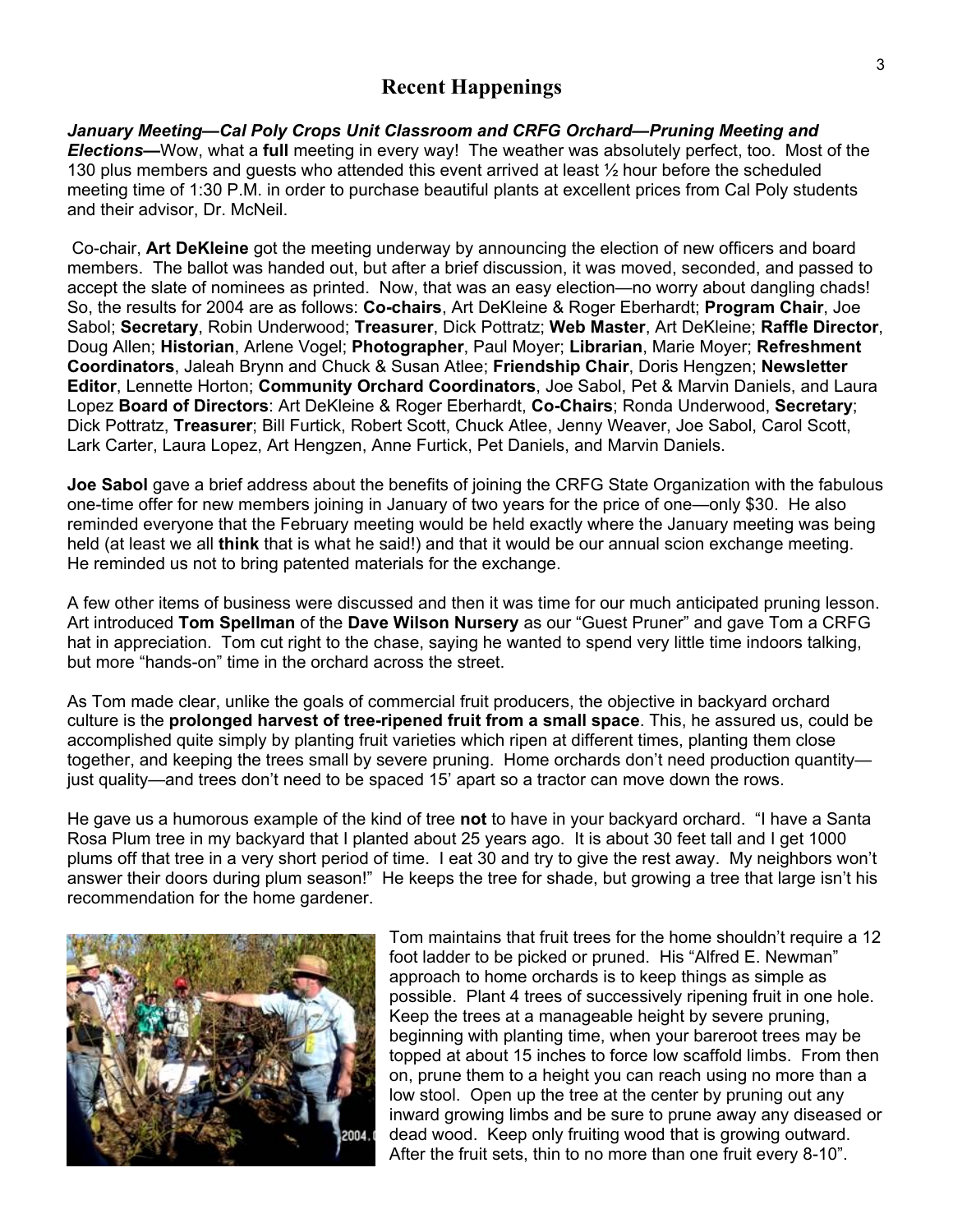Fertilize with a low nitrogen fertilizer and don't over water. Competition for nutrients is another way to keep size in check.

Besides pruning, Tom advocated the use of dormant sprays, cleaning equipment between pruning trees by dipping it in a 50/50 mix of bleach and water, and stripping trees of their leaves to force them into dormancy if they are not already dormant at pruning time.

His demonstration of pruning in the orchard left some members gasping! It's difficult to reconcile the mindset many of us have had because most "fruit tree management" information has come to us from people who are trying to get the most quantity of fruit—farmers! After assuring us that we really would be happy with our "manageable" orchard, he turned us loose to learn by "doing". Tom walked around, assuring and encouraging, and at the end of about an hour, our Community Orchard looked fabulous! If you weren't

at the meeting, you missed a wonderful demonstration and practical experience. Want to know more about a "manageable" orchard? Visit the Dave Wilson Nursery website at [http://www.davewilson.com](http://www.davewilson.com/)

Pruning wasn't the only thing happening in the orchard at this jam-packed meeting! **Marv Daniels** had a wonderful sharpening center set-up where people were able to get lessons in sharpening their pruning implements. It was a huge success; Marv will be at the February meeting, too! If you didn't have time in January, now you'll have another chance to sharpen y our tools. ("Sharp Guy" Marv and friends, Dick Pottratz & Ray Miklas are shown in photo.)



But that's not all (as they say)! A beautiful commemorative tree was planted for **Richard Shimamoto**, a dedicated Central Coast CRFG Chapter member who passed away not long ago. The tree, a lovely Japanese maple grown by Richard's son, **Ron Shimamoto**, was placed beneath the huge elm tree inside our orchard fence. **Art Hengzen**, a close friend of Richard's, gave a wonderful memorial talk and thanked Richard's widow, **Elsie Shimamoto**, and other family and friends of his who were there for the planting. Those **special** guests attending the commemoration were: Elsie Shimamoto, Kay and Skip Sato, Kelly Petersen, Mary and Merle Muldev, Allyson Nakasone, and a long-time family friend, Masaji Ave of Montebello.

Special thanks to new member, **Rachel Rosenthal,** for the photos of the pruning workshop!

## **Choosing Fruit Trees for Your Home Garden**

In the January issue, Joe Sabol's article gave us excellent advice on how to make raised planting beds. Many of you may have resolved to give one of his methods a try, but now you have to decide what kind of trees to put into your new raised planters! February is not too late to plant bare root trees.

Of course, our mild climate here on the Central Coast presents some special challenges in growing "traditional" fruits usually associated with the home garden such as apples, peaches, plums, cherries, and nectarines. To have successful crops, especially in the South County, you need to plant varieties that require a "low chill" factor. The chill factor is the number of hours of temperatures below 45° F that a variety needs to properly set fruit. Low chill is 300 hours or less; low to moderate is 300-400 hours; moderate is 400-700 hours; and moderate to high is 700-900 hours. It is also important that the "chill" happen more in November, December, and January than later when blooms may have appeared.

For those of you who are connected to the internet, our state organization has lots of great information on what trees do best in this area. However, for those of you who can't get to the website, or who don't want to spend a lot of time, here are a few names of trees that should grow well for you on the Central Coast—with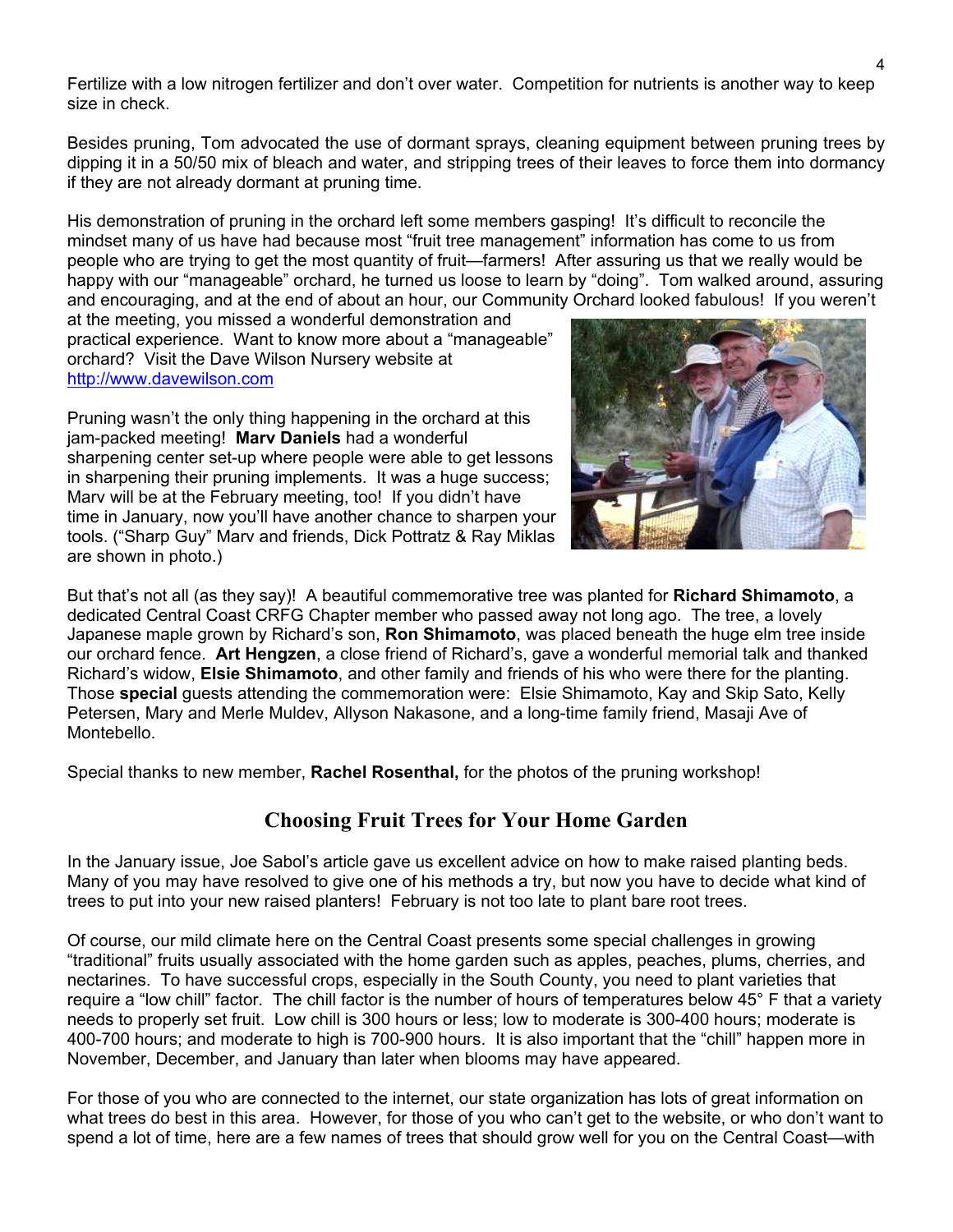the approximate number of "chill hours" needed shown. If you **like** internet surfing, be sure to visit Dave Wilson Nursery's very informative site at [http://www.davewilson.com](http://www.davewilson.com/)

**Apples:** Anna,150 hrs; Dorsett Golden, 100-200 hrs; Gordon, 250 hrs; Pettingill, 250 hrs; Fuji, 300 hrs; Pink Lady, 400-500 hrs; and Granny Smith, 400 hrs. **Apricots**: Blenheim (Royal), 750 hrs; Gold Kist, 300 hrs; Katy, 400 hrs; and Royal Rosa, 600 hrs. **Cherries**: Lapins, 250 hrs; Black Tartarian, 600 hrs (needs pollenizer); Craig's Crimson, 500-700 hrs (self-fertile); and Rainier, 700 hrs (needs pollenizer). **Nectarines**: Desert Delight, 200 hrs; Heavenly White, 700 hrs; Pioneer, 300-400 hrs; and Snow Queen, 250-400 hrs. **Peaches**: Babcock, 250-300 hrs; Earlitreat, 400 hrs; Eva's Pride, 100-200 hrs; May Pride, 150-200 hrs; Santa Barbara, 300 hrs; and Tropic Snow, 200 hrs. **Pears**: Hood, 100-200 hrs; Keiffer, 350 hrs; and Monterey, 300 hrs. **Plums**: Asian Plums Burgundy, Emerald Beaut, and Golden Nectar, 400-600 hrs; European Plums Bavay's Green Gage, Coe's Golden Drop, and Jefferson all need 500-700 hrs. **Interspecifics**: Cherry-Plum, Delight, 400; Plumcot, Flavorella, 400-600 hrs; Pluots, Dapple Dandy and Flavor King, 400-600 hrs; and Aprium, Flavor Delight, 600 hrs.

#### **Orchard Update**

The big news here--it got pruned! The old adage, "many hands make light work", was never truer than on Saturday, January 10 when "many hands" gathered in the Community Orchard to learn by doing. Even "old hands" learned some new tricks as **Tom Spellman**, a representative of **Dave Wilson Nursery**, showed us how to keep the orchard at a manageable level and then turned us loose to practice. In about an hour and a half, all the trees had been beautifully pruned—even that thorny problem of a pomegranate. The orchard looked wonderful, and the thick mulch that had been placed there by chapter members last summer made it easy to get around as well as being esthetically pleasing! Thanks to everyone for their hard work. It **will**  pay off when the fruit ripens and you can share in the harvest.

### **10 Wonderful Years!**

How time flies when you're having fun! Ten years ago, in January of 1994, **Art and Doris Henzgen** and **Jack and Mary Kay Swords** sent out this letter:

*Dear Rare Fruit Growing Enthusiast:* 

*Please come to an organizational meeting to help establish a local chapter of the California Rare Fruit Growers in the Central Coast area. The master list of CRFG shows over 40 members residing in this area which is enough to support a local chapter. Meet your neighbors and see what challenges in growing they have overcome. See what kinds of rare fruits are currently growing in your area.* 

*We have arranged to meet initially at the Mid State Bank, Grover Beach Office on Thursday evening, January 20, 1994 at 7:30 PM. The address of the bank is 899 Grand Avenue, Grover Beach (corner of Grand and Ninth). The community room is upstairs.* 

*Since this is an organizational meeting, all aspects of a chapter will be discussed including preferences for meeting times, places, activities, etc. Please plan on attending this meeting and adding your contributions. Bring a friend.* 

*If you are unable to attend, but want to be a part of a local chapter of CRFG, contact one of the persons listed below and give us your name and ideas.* 

Many of the persons who responded to the invitation are still local chapter members! Celebrate this event with them at our meeting on February  $14<sup>th</sup>$ . (Rumor has it there will be a "birthday cake"!)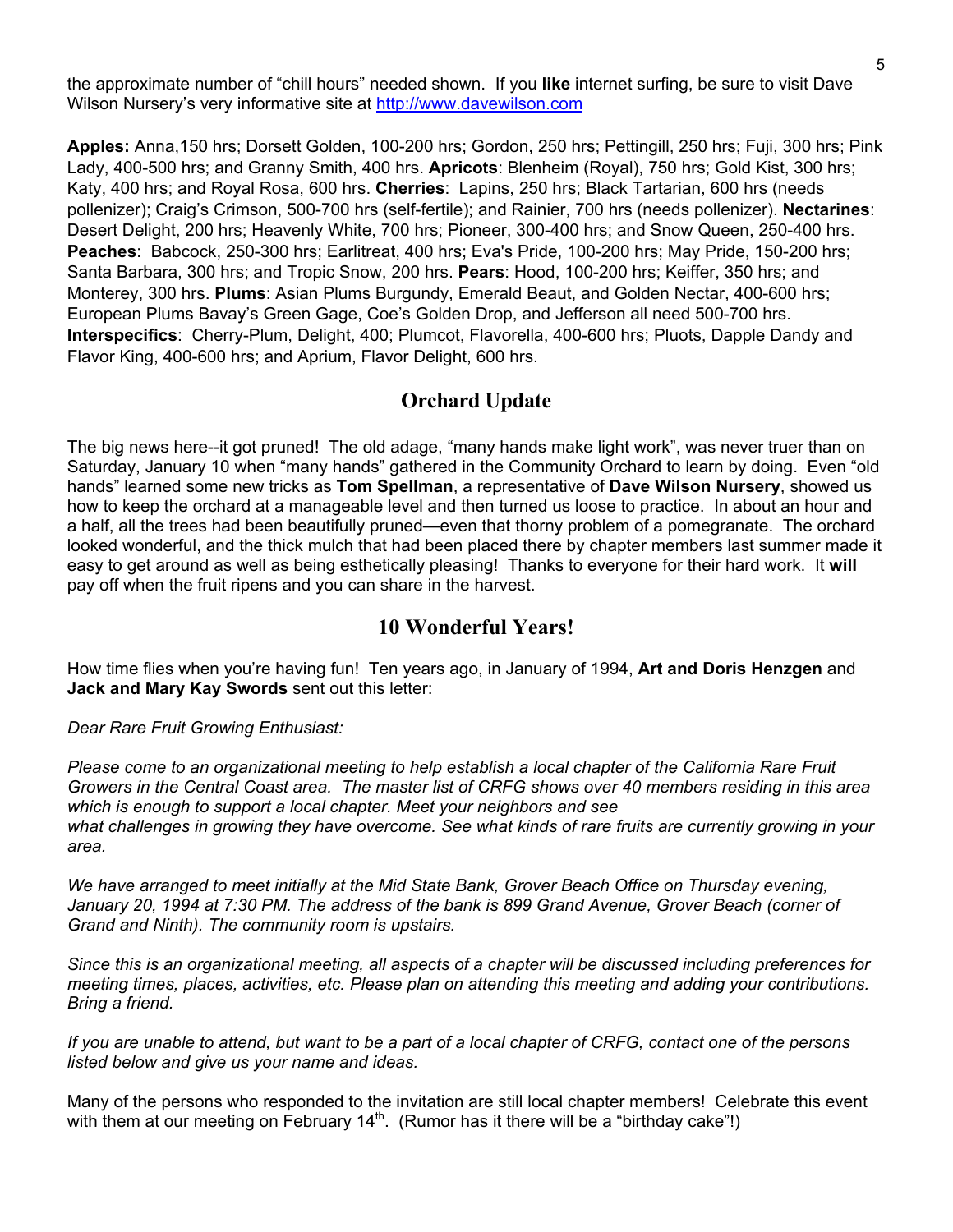## **High School Grafting Project**

**Marv Daniels** sent reminders to the apple grafting team members of the Central Coast Chapter, CRFG, that apple grafting starts at the local high schools **February 23 and goes through March 12, 2004**. Now, don't stop reading this article if you aren't a member of the grafting project team, because you can be! Perhaps you are new to CRFG and don't know what this project is. Following is an explanation taken directly from our website:

"**Joe Sabol** of our Central Coast CRFG chapter and Cal Poly started the high school grafting project in 1998, and it has turned into an annual event. The Central Coast chapter buys apple rootstocks in large quantities so it can pass on the discount price to the high schools. Then CRFG members, along with Cal Poly Ag Ambassadors, take the rootstocks to high schools and show the students how to graft. It has proven to be a win-win-win venture. Students win with their enthusiasm at the prospect of being able to "build" their own tree. CRFG members win with the satisfaction of seeing the quality of the grafts made by the students. Ag Ambassadors win by staying in touch with local high school students. And high school agriculture teachers win with the low-cost/high-interest activity in their classrooms.

The schedule is demanding, to conduct grafting demonstrations at 15-30 high schools, and we appreciate the many hours of volunteer help! It's fun, it's rewarding, and it's easy. Joe and Marv demonstrate, students graft, you supervise. No experience needed.

So what do you do? You help with the distribution of supplies, roots, scion wood, knives, and materials. You look at their graft before they wrap it and "approve it" for guaranteed growth!!! You are part of a team, selling agriculture and horticulture and fruit science and agricultural miracles, and Cal Poly and education and good nutrition!!! We all eat apples at the end of class, provided by the California Apple Commission. This is called "soft recruitment" and is not a hard sell.

The students appreciate our visit, our words of encouragement, and our sales pitch!!! We sell science, nutrition, fruit production, expectations, Cal Poly, the CRFG, and the magic of grafting.

Let's make the trip together!!! No experience needed. We teach you and you supervise their grafting!!!! You do some great "teaching" as they do their graft, one on one!!! Just ask Marv Daniels!!!"

There are some wonderful photos on the website, too. It looks like everyone is having a great time! Join this worthwhile effort and have fun, too. Contact the grafting volunteer recruiter, **Marv Daniels**, at [marvnpet@aol.com](mailto:marvnpet@aol.com) or phone him at **(805) 773-9311**.



#### **Meet Your Board Members Richard Pottratz**  *Treasurer*

As treasurer and mail list coordinator for the past three years, Richard "Dick" Pottratz manages to collect dues for the Central Coast Chapter of the CRFG without twisting any arms. Actually, being treasurer of our chapter is a chinch for him. For 22 years he had a **really** high stress job—he was a jet pilot for the U. S. Navy, taking off from and landing on an aircraft carrier!

Dick married his lovely wife, Jeanie, "The Stripper" (and you h aveto ask her about that!), in 1961 and they have one child, a daughter, who lives with her husband and their two children in Los Osos. After Dick retired from the Navy, he was a Captain for Swift Aire, a commuter airline based in San Luis Obispo, until the business closed in 1981. Shortly after that he joined a Mom and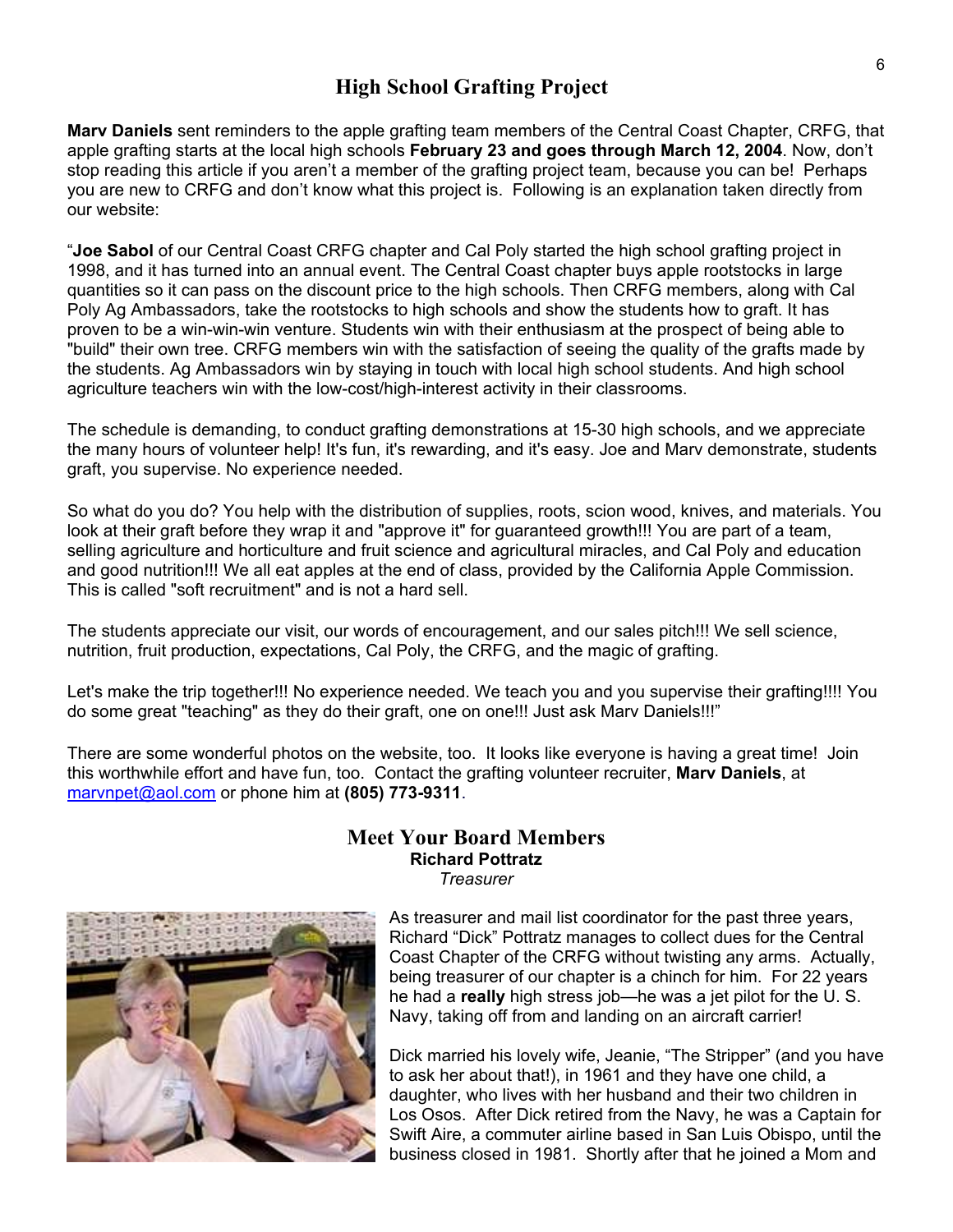Pop hi-tech company with only 10 employees called Ziatech. In July of 2001 he retired from there as operations manager when "little" Ziatech, having grown to 220 employees, sold to Intel.

When he gets the chance, Dick still flies and he plays golf lots more—his handicap is down 9 strokes since retirement. Besides his job as treasurer and mail list coordinator, he is active in many ways in CRFG, always willing to lend a hand where needed. He is also a member of the SLO Airport Land Use Committee.

Dick's "hobby" is wine making—an interest that started for him with an over-productive plum tree! Now, he has 20 syrah grape vines growing on his property. His first vintage in 2001 won a Bronze ribbon at the fair!

#### State of the State

The big news here is—we have liability insurance! For several weeks, e-mails and phone calls flew fast and furiously among state board members questioning what to do since the insurance carrier we had been using declined renewing our policy because CRFG had members outside of California. Getting answers from other agencies on possibility and price of coverage was made difficult because of the holiday season. However, all we need to know in general is that, due to many hours spent on the issue, our organization is covered for liability thru the Chubb Group of Insurance Companies. The coverage is from 01/08/04 to 01/08/05 with aggregate coverage of \$2,000,000 or \$1,000,000 each occurrence.

#### **Announcements**

**Red Handled Grafting Knives Available:** Chuck and Susan Atlee will be selling these wonderful grafting knives from A.M. Lewis at the February 14<sup>th</sup> meeting. We only have 20 and the price, \$12, is most attractive. Look for them early in the meeting--last year they were quickly snapped up and some who wanted them missed out!

**Congratulations:** Our chapter co-chair, **Roger Eberhardt**, has been elected chairman of his RAMS group for 2004. Good job, Roger!

**Join the State Association:** Many of our chapter members are also members of the State association and those who aren't should consider joining. With state membership you receive a wonderful color magazine, *The Fruit Gardener*, filled with great articles on fruit growing, news, chapter activities and contacts. Yearly dues are **\$30** as of January 2004. Applications are available from **Joe Sabol**.

**Check out the Central Coast CRFG Website**: If you haven't done so, visit our chapter website—it's great! Go to [www.kcbx.net/~crfgslo/index.htm](http://www.kcbx.net/~crfgslo/index.htm)

**Welcome New Members:** Gary Cooke, Cheryl Price, Richard Wagner, Keri Morgret, Richard & Sassi Fisher, Forest Crowe, Ronald Blakey, Rich & Laura Vorle, Dennis J. Anctil, Kendra Moshe, Carol Schuldt, Debbie Bailey, Patricia Sutton, Monica Cooper, Gary Epstein, David Blakely, Rachel Rosenthal, Pete Simmons, and Whitney McIlvaine.

**Local Chapter Fees Due in February** (If your name is listed here, please send your check for **\$6** to **CRFG** Treasurer, 2430 Leona Avenue, SLO, CA 93401 If you'd really like to help Dick out with his bookkeeping, send a check for **\$25** which will get you **five years** of membership and save you **\$5**!

Evelyn Alberts; Shachi Ananda; Gary Aubuchon; Tammy Blayney; Tom Byrd; Reo Cordes; Dorothy DeVries; Larry Earl; Hunter Francis; Norma Frey; Harold Frisch; Bill & Anne Furtick; Brian & Cathy Galbraith; Charlotte Green; Kay Henderson; Larry Hollis; Mary Jamison; Joe Maltesta; Mike & Joan Metz; Father Albert Meyer; Betty Middlecamp; Tom Muran; Ronald Nishida; Rev. Stephen Odenbrett; Dale Openshaw; Sheree Pellemeier; D. K. Philbin; Liesa Rego; Gabrielle Robbins; Harold & Marie Russ; Joe Sabol; Larry Santoyo; Eunice W. Scarbouough; Linda Seeley; Shirley Selkirk; George F. Shaw; Hal Tuchinsky, and Mary M. Walcher.